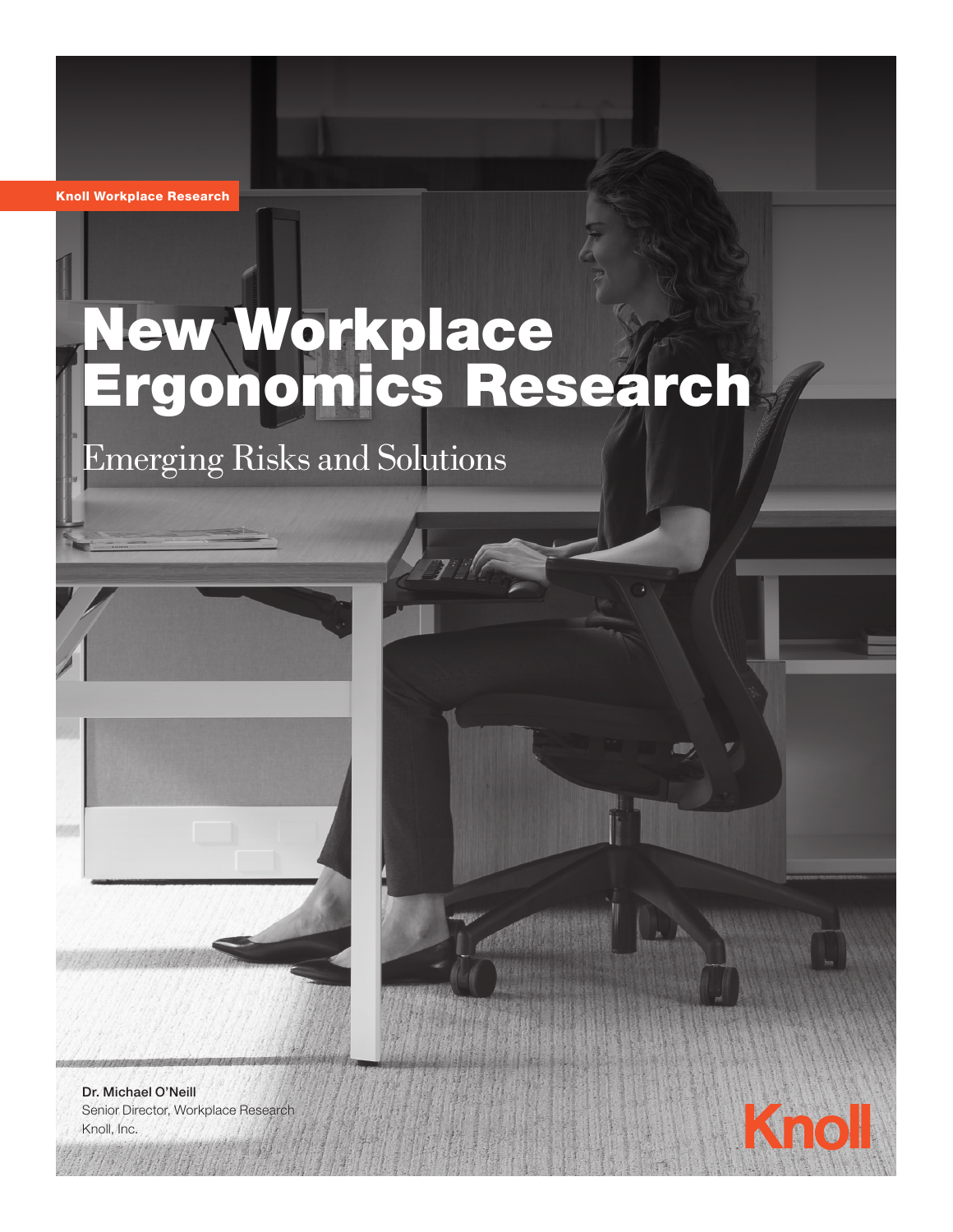# New Workplace Ergonomics Research: Emerging Risks and Solutions

Organizations today face multiple challenges to maintaining the health and performance of employees while attempting to integrate new technologies and support a widening range of work styles.

As computing devices proliferate, organizations are simultaneously reducing the traditional planning footprint and offering a greater diversity of spaces for individual and group work—all while providing a safe and ergonomic working environment.

#### A review of recent ergonomics studies reveals surprising insights about new workers, new technology, and new furniture elements

- **1.** Disturbing statistics about Generation Y's vulnerability to ergonomic injury.1
- **2.** The greater potential for injury in organizations that increase the size and number of monitors used in primary workspaces.<sup>2</sup>
- **3.** The importance of ergonomic training and regular reminders to change posture in reducing injury.3
- **4.** The role that casual lounge furniture within social and collaborative spaces may play in permitting workers to naturally assume healthy postures when using electronic devices.4

#### 1. Office planners should assume that many Generation Y office workers are entering the workforce with existing injuries

Knoll has explored the nature of Generation Y and its effects on the workplace in other publications.5,6 The jury is still out on whether this generation, which spends an astounding 7.5 hours a day on electronic devices,<sup>7</sup> is inherently more technologically able than

its predecessors. However, one thing is certain: the intensive use of electronic devices by members of Generation Y has broad consequences for their long-term health and for the organizations that employ them (Figure 1).

Studies indicate just how alarming those consequences can be: a cross-sectional study in 2000 indicated that 41% of university students experienced pain and discomfort symptoms while using a computer; by 2008, more than 50% of surveyed university students experienced pain they attributed to computer use.<sup>8</sup> The study shows that the potential exists for more than 2.5 million students to develop injuries to the upper body, arms and back (upper extremity musculoskeletal disorders) before they even enter the workforce.

Further, it's plausible that this group's threshold for re-injury may be much lower than older workers. Thus, organizations should offer furnishings (sit-stand worksurfaces, adjustable task lighting, monitor arms, etc.) and training programs that reduce the risk of further problems with currently-injured employees.



Figure 1. Young people are entering the workforce with incipient or pre-existing injuries

#### 2. Larger, multiple displays in the primary workspace increase risk of injury

Organizations today must be flexible enough to explore and implement new technologies, which sometimes demand additional space, training, and planning. For example, the size, and number, of monitors per workspace has increased dramatically in recent years. Across industries, workers now use multiple monitors and larger screens for trading, scientific, or technical pursuits; for maintaining multiple communication channels in global companies; or for keeping pace with the demands of real time information.



Figure 2. Proper adjustment of monitor position has become increasingly important as the use of larger, multiple flat screens within the workspace becomes more common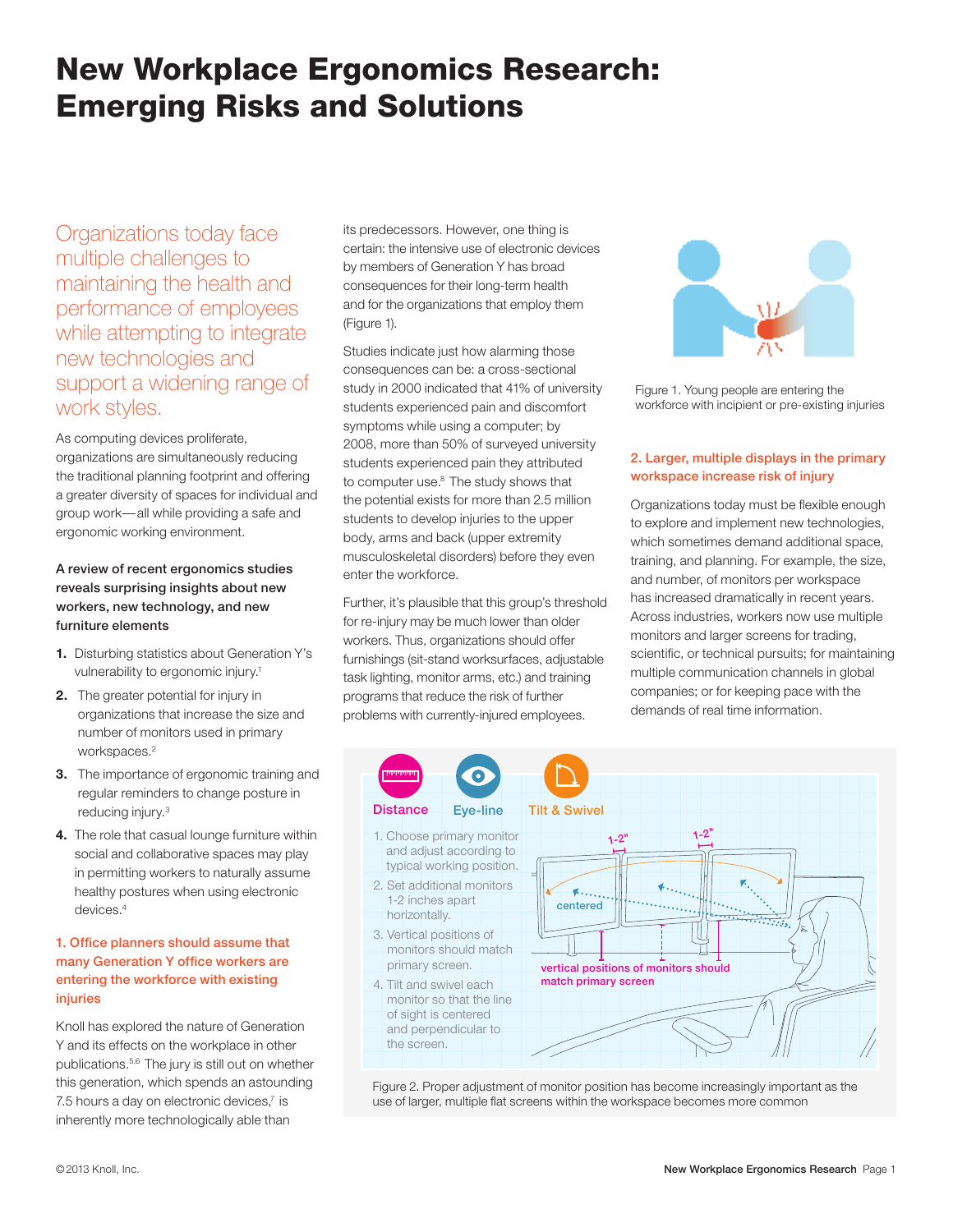

Figure 3. The workspace, training and furniture must work together to provide good ergonomics

growth of display technology is a challenge for organizations that seek to ensure worker safety. A recent study suggests that the use of these kinds of large-scale and multiplescreen displays leads more quickly to physical discomfort for workers in traditional work settings. Further, the study indicates that many and frequent small adjustments must be made to maintain an optimal spatial relationship between the display and user as the display area grows and the number of monitors proliferate.<sup>9</sup>

Employers seeking to combat potential harmful effects of multiple, large monitors may find that the introduction of adjustable monitor arms can address some of the risk factors identified by these studies. Such innovations support flexible work styles and ease of interacting with others (such as when sharing information on a display). With proper setup, monitor arms help organizations meet ergonomic requirements for safety and reduce risk of injury to employees 10 (Figure 2).

#### 3. Workspaces must encourage a wide range of work postures through furniture, training and reminders

Recent studies show that a safe working environment requires more than just ergonomically designed furniture, suggesting that training and behavioral cues may be required to address the ergonomic challenges of today's office worker<sup>11</sup> (Figure 3). Ergonomic research has long indicated that office seating should support frequent shifts across a wide range of postures and that a standing position places far less stress on the spine than does sitting.<sup>12</sup> Recent studies dovetail with these findings, highlighting the comparative metabolic and overall health effects of a work style that includes both standing and sitting.<sup>13</sup>

Although we know discomfort due to long periods of intense office work can be mediated by regular postural change,<sup>14</sup> research suggests that knowledge about the importance of postural change is not enough. The combination of ergonomic furniture and experimental software applications designed to prompt shifts from seated positions to standing positions, was found to produce the most dramatic reduction in discomfort. In short, organizations need to make it not only possible for workers to vary their postures (through furnishings), but also to make it easy (through training, software, reminders—and a "safety" culture).

#### 4. Casual lounge furniture allows workers to naturally assume healthy work postures

Organizations are offering a wider range of casual open and enclosed collaborative spaces that include casual, lounge furniture.<sup>15</sup> Employers planning such workspaces will be pleased that recent research indicates



Figure 4. Non-traditional seating options, such as lounge furniture, helps people naturally assume safe postures when using their technology devices

countless low-stress computing positions can be achieved using non-traditional furnishings.

A 2012 study suggests that certain seated postures on couches—increasingly common in office environments—are characterized by "neutral" shoulders and "neutral" elbow flex angles. Additionally, the right casual furniture can allow workers to naturally adopt one of countless "safe" positions (Figure 4). Ottomans, which provide support for legs, often contribute to positions that are relatively neutral.<sup>16</sup>

## While ergonomic challenges are increasing, there are also emerging opportunities to reduce injuries

The number of young workers entering the workforce with pre-existing or incipient injuries is increasing. These employees are using more handheld technology, videoconferencing tools, and in many cases, multiple computer monitors. Work styles are becoming more complex, evolving to encompass a wider variety of interactions within a greater diversity of workspace types. All of these factors elevate ergonomic hazards to office workers now and in the future.

Organizations may be able to counteract employee health risks by implementing some of the insights from the studies reviewed in this paper. For instance, employees could be encouraged to assume a wider range of postures in traditional spaces by thoughtful selection and placement of monitor arms, and training on their use. Software prompts could coax employees out of their chairs, for example, suggesting a brief walk or just a change in posture.

Offering more options for non-traditional seating (such as lounge furniture) could lead to safer postures for people interacting with hand held devices. Casual furniture placed in open meeting spaces could offer a change from traditional desk-bound postures. Thus, in the process of adapting the workspace to meet Generation Y needs and better support technology, organizations have the potential to create safer environments for workers of all ages.